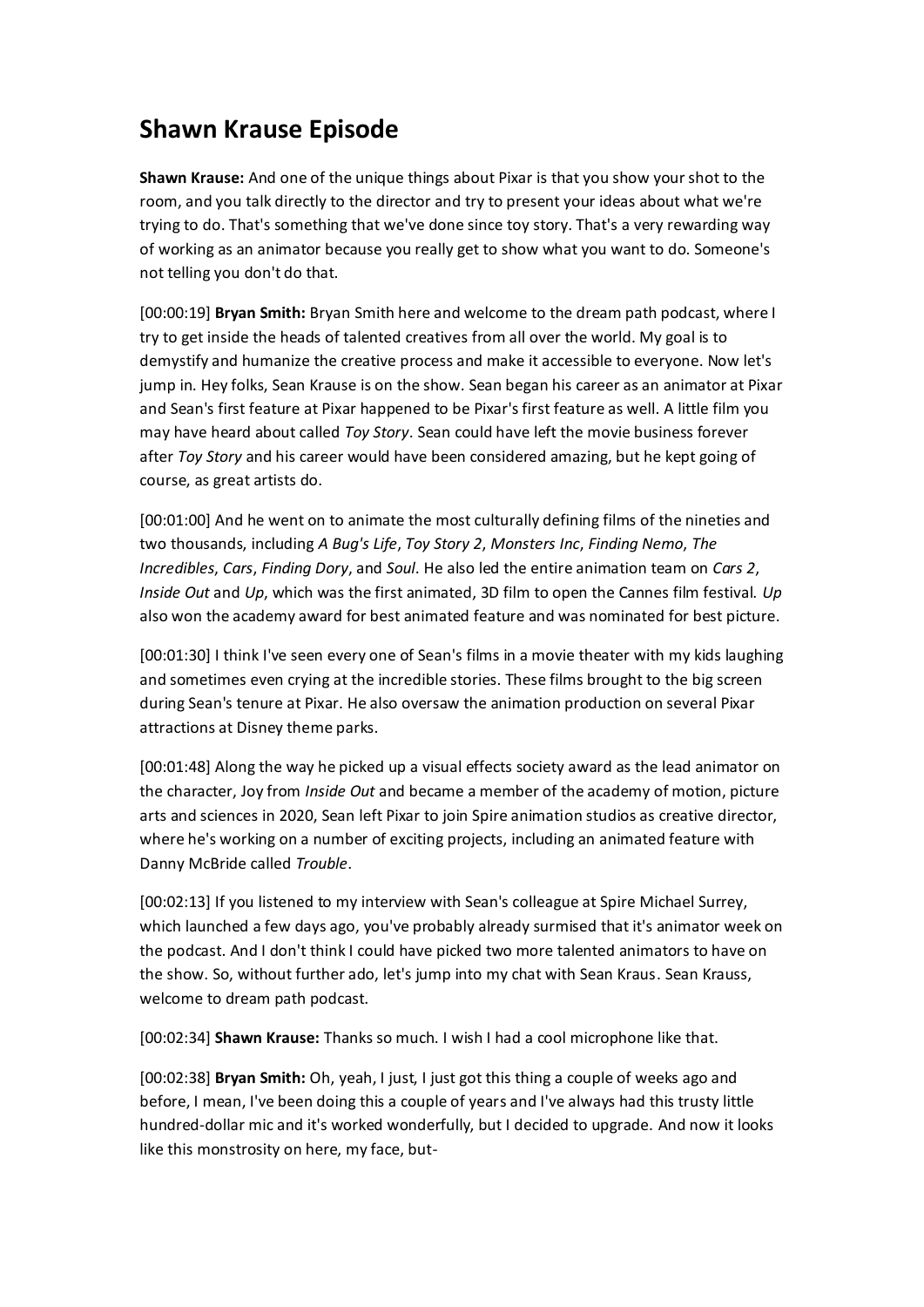[00:02:57] No no it's great.

[00:02:58] **Shawn Krause:** It sounds so much better. We work with a guy on the rigging side of things and. We drove with him. Cause it sounds good podcast until we talk to him with a load, you get this great sultry voice.

[00:03:07] **Bryan Smith:** He's got that radio DJ voice.

[00:03:09] **Shawn Krause:** Exactly. Yeah.

[00:03:11] **Bryan Smith:** Yeah, I'm trying to look and sound legit as much as possible these days, so.

[00:03:15] **Shawn Krause:** I like the guitar collection too, by the way.

[00:03:18] **Bryan Smith:** Oh, thank you. Yeah. I try to try to have a backdrop that is a little more interesting than my blank wall or maybe my linen closet.

[00:03:27] **Shawn Krause:** Yeah. I moved out of my office, my makeshift office, because we're all working from home. I had to come in and meet in the living room because I basically did my laundry room up with a curtain.

[00:03:37] Yeah. So, we, so it wouldn't be like, you could, and see, I had to turn my whole office, the other way towards the wall was going to be too much work. So, you know, so.

[00:03:45] **Bryan Smith:** Yeah. So where is home for you?

[00:03:47] **Shawn Krause:** Up in the bay area in Lafayette, California, highway 24 across the bay bridge and went straight out to the tunnel.

[00:03:54] It's about 20 minutes Northeast of that.

[00:03:57] **Bryan Smith:** So, how was it working away from the hub of Los Angeles?

[00:04:02] **Shawn Krause:** Well, I've only been up here my whole career. Yeah. So, that's all I know, but I, but I mean, we're going to move down there cause we're going to put our studio down there. But, but yeah, so I, you know, I came out, I grew up in the Midwest, grew up in St. Louis. And so when I, when I came out, I was in LA and then came up to the bay area. Pixar was basically my first job. And so it was almost like when I would tell people about my experience being at Cal Arts, Later in life because they would, a lot of people would go, high school in the, and I I'd say, "oh God, I'm so jealous because you got to go right into it, you know?"

[00:04:35] And they'd say, I'm so jealous of you. You gotta, you gotta a regular, degree. And then you went into the, to the art. So it was a bit like that with Pixar where I feel like in a way I'm, again, kind of jealous of them in some ways, because they all had great experiences and stories and they knew, you know, they knew the industry, they knew each other, they bounced around a lot.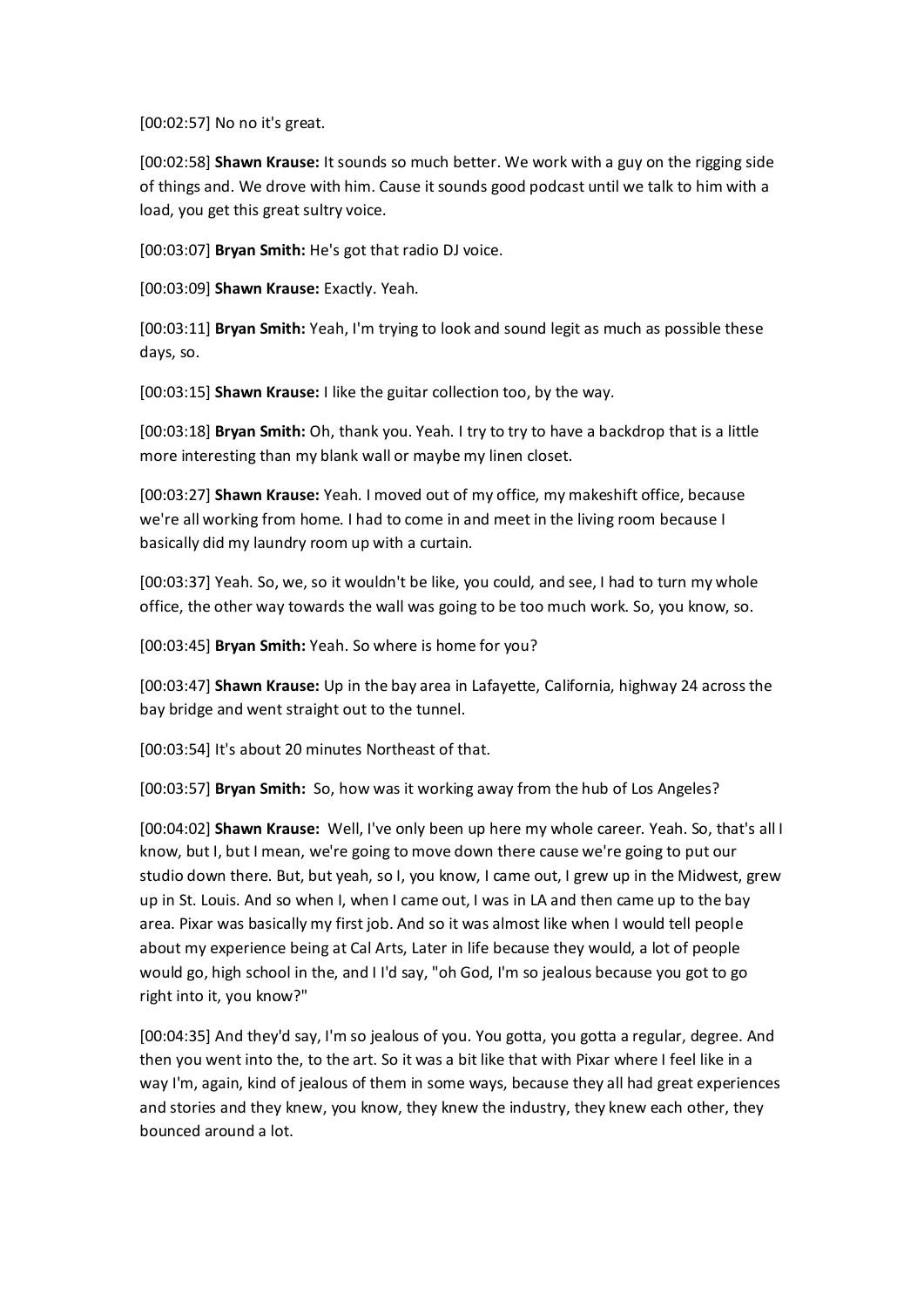[00:04:56] And I, on the other hand have the great fortune of being in one place that was fantastic. And it worked out great. So, I stayed there, but it was like, you can't go back and relive it, but, you know, I feel very fortunate, but I, I feel like. I wish I would have had those stories during that era too, you know.

[00:05:12] **Bryan Smith:** Yeah.

[00:05:13] **Shawn Krause:** Can't have it all, I guess.

[00:05:15] **Bryan Smith:** What an amazing confluence of events to allow you to start at Pixar really at ground zero in terms of maybe not exactly ground zero, but pretty darn close to it with toy story. And when I think of Pixar, that's the immediate image that comes into my mind toy story, which is a culturally defining movie for this country. And for this world, I think.

[00:05:37] **Shawn Krause:** I agree, and I feel very lucky to have happened, to line up right at that moment. Cause I like you; I could say it because I think again, I feel like it was a stroke of luck, but it is, it's kind of like a Snow White moment where it really, really was a very defining moment in especially animated films.

[00:05:55] So, yeah, I mean, I, I came in and I remember I had always, I had always wanted to work at, Disney for years, my whole life. And my teacher was an animator. Larry White was my teacher at, at Cal arts when I was there. And it was really striking to me. He showed me the short films that Pixar had done in, in our class one or not needed.

[00:06:18] Our whole class showed us the short films and, and like a lightning bolt. I went, that's where I want to work. And it was crazy to me because I'd never dreamed, I'd ever want to work anywhere else, but it was, it struck me as just the freshness of it. It was, it was a combination in my mind of the Muppets meets Warner Brothers meets Disney and it had all, it just had a really fresh take on things in my mind. So, I was then focused on that. And so when I got into the producer show at CalArts and Pete Doctors said, Hey, I'd like to meet. I was like, giddy. I, you know, I mean, because I just was such a fan of even the work they had done. And I knew nothing about *Toy Story* when I came up.

[00:06:58] **Bryan Smith:** So, in terms of the craft of animation, when you came into Pixar, was it completely transforming at that moment in time in terms of CG and the way that animation was being produced? Or were you still in this old school? Because I just had the pleasure of talking to Michael Surrey this morning. And I asked him this question about, you know, in the eighties, when he was starting to do animation, how different was it from the animation that was done in the forties and fifties? And basically, his answer was not much in terms of, you know, thousands and thousands of images to make up like a five second frame.

[00:07:36] And it would take weeks to do it. So, when you started at Pixar, how was the technology changing in terms of computers and the way that you approach a five second frame of footage?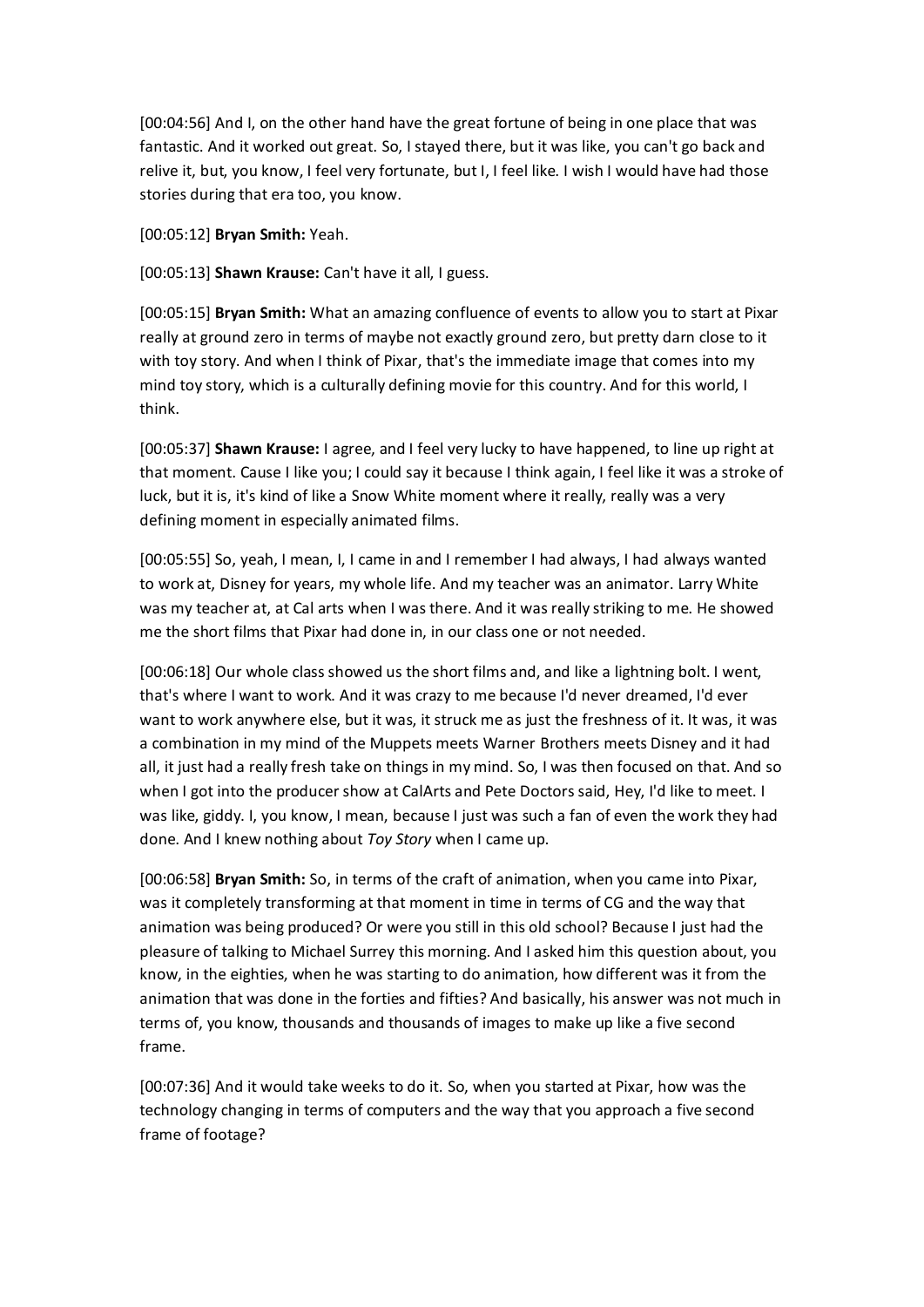[00:07:48] **Shawn Krause:** Well, I think, well, most of us, probably everybody started at that time. We had to learn how to draw a traditional style, like 2d animation.

[00:07:57] So we had a real strong grounding in that. I mean, I'd only done it, you know, with school for about. You know a year, but I, when I was a kid, I would draw out a flip book and I would experiment. I had the, a, that *Illusion of Life* book that everyone has that, Frank Thompson, Allie Goss wrote, you know, about their time at Disney and how they, they formed the principles of animation.

[00:08:18] They put that in there. So, we were using all of the picks are really looked. To them to, to, you know, stand on their shoulders to kind of bring that into the, into the computer. And I think the biggest change that what Pixar was doing that, that made the biggest difference was they were adopting those principles, and I mean, I'm just animation wise. The biggest change was that. Squash and stretch and retaining volume and giving that elasticy that illusion of life to characters that I don't know if I'd seen done in that way. You know, *Jurassic Park* had used the kind of creature animation, but it really didn't have that exact in my mind.

[00:08:56] I hadn't seen anything else that had done a really exaggerated, you know, Disneyesque way of approaching animation. So, what got me was that, you know, I, again, I had done it for like a year. I worked at a small company called Creative Capers for about three months. They were wonderful to give me my first break into a real job.

[00:09:15] And, I was doing, doing CD rom games. If you remember those, you know, drawing that, and if you made one post change, one post you had to re animate all the inbetweens. And that was, you know, it was really a lot of work. So when I came up and I remember, one of the animators showing me, give me a demo on how it, how it works in the computer and when he had the ball there and then you move the ball up and down and change, you know, the height of it would squash it or change the timing of it and then pull a camera around.

[00:09:45] I was a little bit like "I'm in." Because for free. So, I think we, you know, we tried to hold on to all the, All the principles and the ways of looking at animation that a traditional animator would I, and I, I think with the computer, the difference was it's easy to. One of the pitfalls. It's easy to look at these characters, especially when they're designed so beautifully and just move them around and think "done."

[00:10:11] You know, it's like, it's all it looks great, you know? And, but you're not thinking about the pose all the time. You kind of have to force yourself to plus it or break something in a different way to make it look like a graphic representation for a stronger silhouette or a stronger pose. And then the other thing that can be challenging is, under the hood, when we're doing things, when you look at the arc of the bouncing ball going up and down, you would have, in the computer, a bell curve to describe that, that, that, movement, you know, and if you had had to be a lighter ball, that would be like a, a bell curve with, like a really smooth top and then a sharp bottom.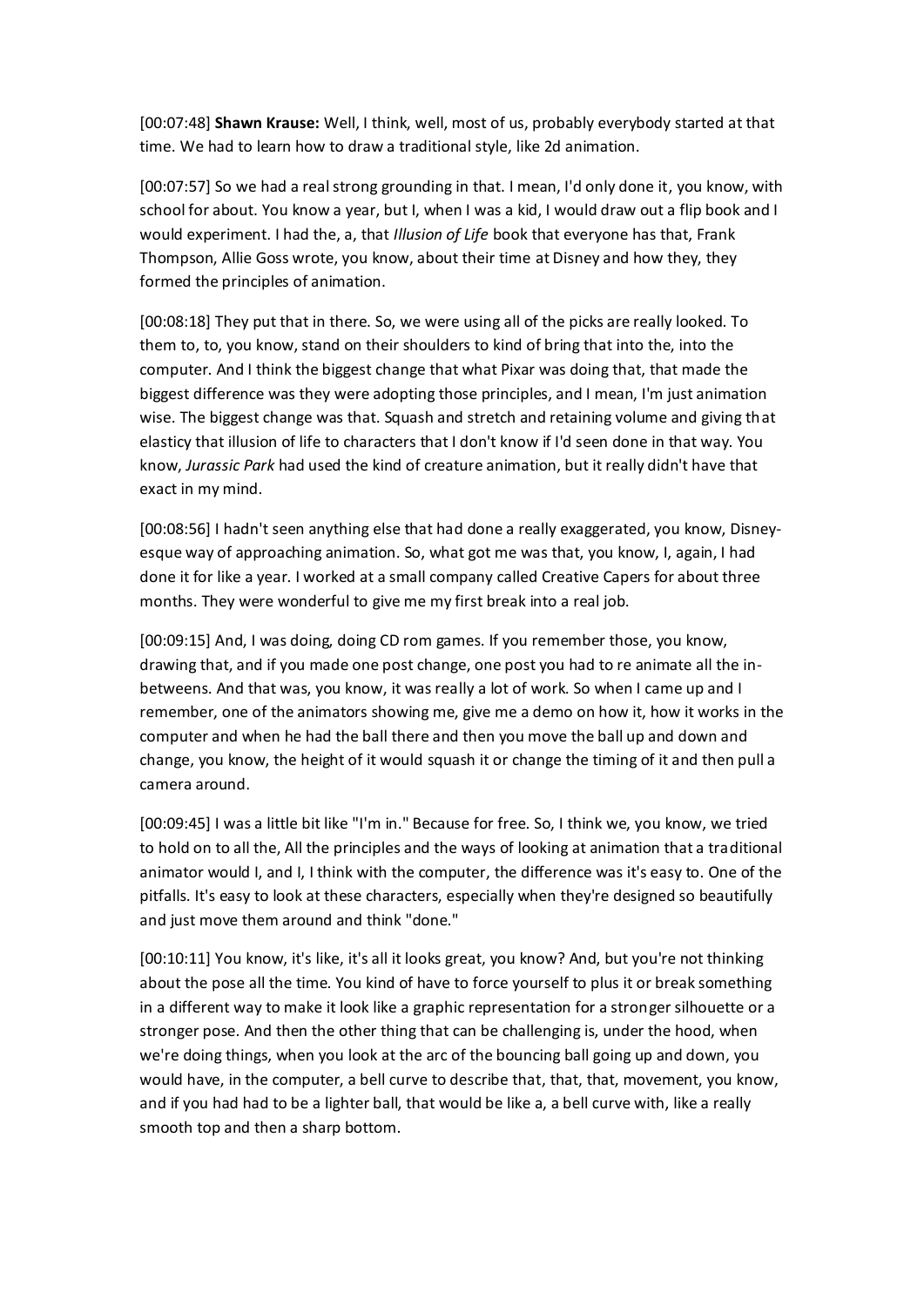[00:10:49] And if you looked at it with a heavier ball would be the opposite. And so. You would look at those things and feel it out when you watched it, but you ha, you have to really think about the frame visually like a traditional animator would to think of spacing because the spacing has such a huge impact on the, the feeling of something as well.

[00:11:07] So you can't just always rely on how does these arcs for these. Linear representations of movement over time look, you want to really think about what am I seeing and how am I supposed to, how can I make that more impactful? So, that's just two ways. I think that I would point out, you know, out of the gate that we were, we were trying to adopt and put into what we were doing.

[00:11:28] **Bryan Smith:** Yeah. And since that time, I mean, today for animators. Getting into the business. Are they still going to have to come in with that same core foundation of drawing skills and understanding anatomy and the basics of drawing as much as they did back then? Or is it different now?

[00:11:45] **Shawn Krause:** Well, I think that, you know, that's always great. That's a huge plus to having drawing is fundamental. I think it's just going to make their work even that much stronger or someone coming into it. But I think, you know, kind of, unfortunately, You don't have to be as strongly draftsman now because you don't, it's all it's there. You just want to be informed about what you're doing, that you did, that you're doing these things, you're posing these characters with the same thought process as you would, if you were drawing it.

## [00:12:17] **Bryan Smith:** Yeah.

[00:12:18] **Shawn Krause:** And again, the pitfalls you fall into a shape like, oh, the hands are separated. That's great. No, I want to move this to look better in a graphic way to say something more. I want to elongate something that fingers or a hand or a, you know, whatever it is to, to feel like I would draw it. It's a choice, you know. So even now we can draw over our work. If we're looking at our animation in a computer, you look on the screen and you can draw over what you're doing, and I find that a lot of times, if I'm animating something, I'll block it in with the, with the 3d character.

[00:12:51] And then I might draw over something that's more of an elaborate movement or process because. It's a little more freeing. It doesn't take as much time. You can kind of get the gestural idea, but what's also interesting is that you'll get happy accidents sometimes with the computer character and you'll get interesting accidents, or you'll find yourself approaching it in a different way because you're drawing versus moving a three-dimensional object in space.

[00:13:17] So, it's nice to bounce between the two. So, I, I still do use bits of what I learned. And again, you know, Mike, you talked earlier is a brilliant draftsman and a brilliant animator. I never had to do timing charts like he would do with animation. I never had to. Draw that well, to keep a character on model, I never got into it.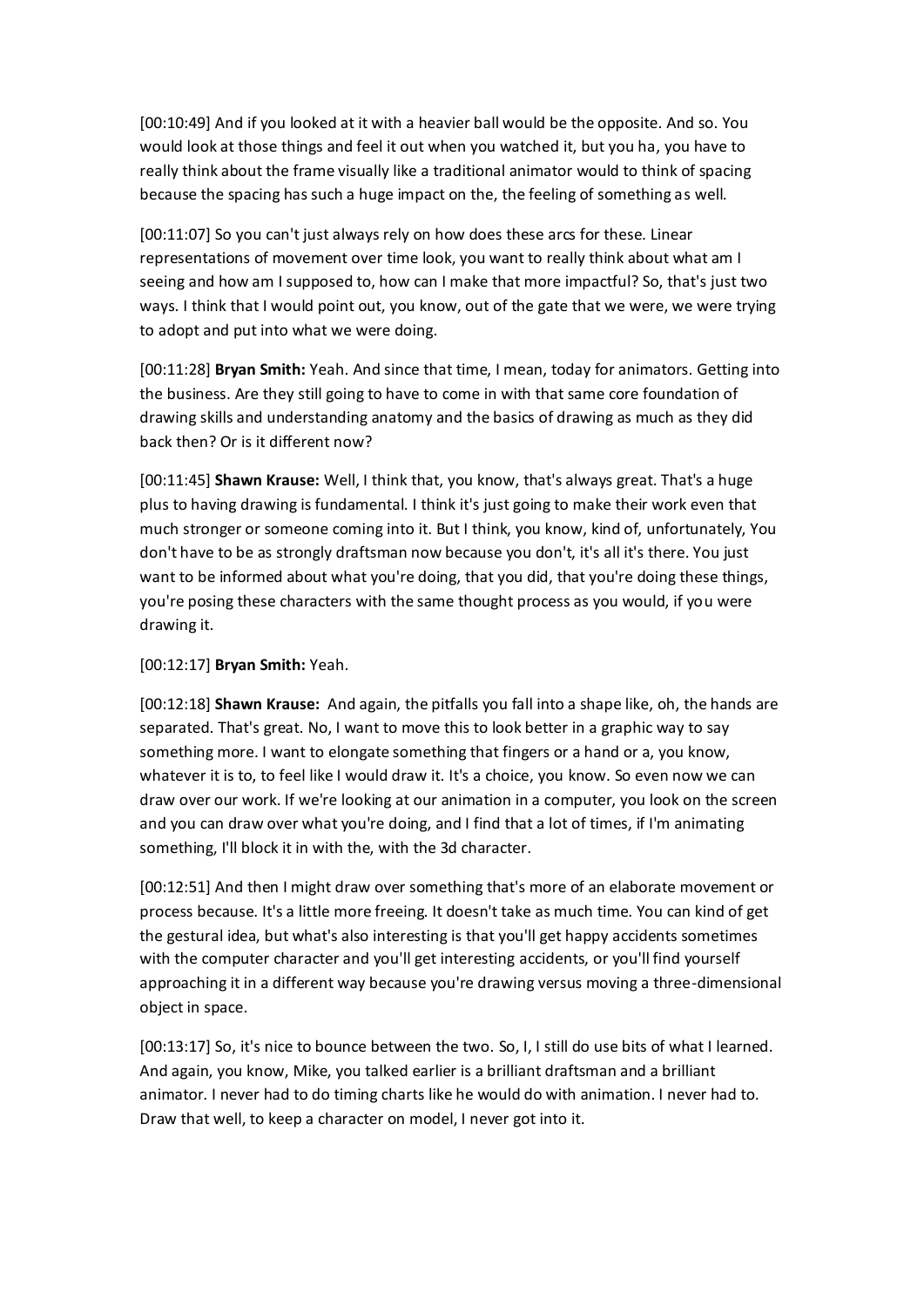[00:13:36] Cause I, again, I, I didn't need to day to day. And if you're not drawing like that day to day, you know, that's, that's what gets you so good at? You're just constantly doing it. It's like playing guitar with me, right? You can just get better and better.

[00:13:49] **Bryan Smith:** Right. So, is it still just as time consuming, but just in a different way to create that five seconds of screen time or is much faster because of computers?

[00:13:59] **Shawn Krause:** I think it just depends on what you're doing. If you're doing *Cars*. It's probably a lot faster because it's, I think it's a lot trickier to hand draw a vehicle or something as rigid in 2D. Conversely, if you're doing organic characters, fish, people, it might be easier to just draw it by hand because it's all there where you have to force something that is very rigid or con or plastic to want to be organic.

[00:14:25] And when you're using computer graphics. So, there's a balance, you know, and I think at the end of the day, it doesn't. We don't see that much time, because even we would go back and pick when I was at Pixar and look at "how long did it take to render a frame from *Toy Story 1*? How many times, much time does it take to render a frame from *Coco*?

[00:14:42] And it kind of is the same, if not slower, because at every advancement of the technology we would go further with what we want, what we could do or what we wanted to do. So you're always pushing the limits of what you can get done and, you know, ultimately things are getting faster. It's just what we, what are we throwing at that, that that rendering time or that image?

[00:15:01] **Bryan Smith:** Right. And this is an observation I've made specifically about toy story because of an event I went to at Sundance maybe 10 years ago with Andrew Stanton and Andrew was on the stage and it was like some forum Q&A thing, and Andrew was talking about the story development for *Toy Story* and how long it took, like just how painstaking it was to go through one hour and a half, two hour film, years. I mean, you're talking about years of story development. Yeah. And I noticed, I think between Toy Story one and two, I think it was like four years. You have this winning franchise, but it takes that long to actually nail it. When did you, as an animator start to get tuned into the story side of things?

[00:15:49] **Shawn Krause:** Well, you know, you're always at Cal arts, we were doing our own films, so we're, we were in it out of the gate. You know, we're always thinking of that. I think when it came down to more was, I was drawn to the performance side of things, and it's all rooted in character. It's all rooted in storytelling, right?

[00:16:06] But that's what I like to see in my work on the screen. And I like seeing the performance, getting a reaction from the audience and knowing I did that, and it got a reaction here. I made them cry. I made the, you made the, made them laugh. But as I went on and I explored that quite a bit, it was more when I stepped into a leadership role on, on *Up*.

[00:16:25] And then, you know, as I progressed up to *Inside Out*, the more you're in that world and the more you right. You're thinking on a, on a higher level and you're, and you're seeing your contribution on a, on a broader scope you're being, you know, in other you're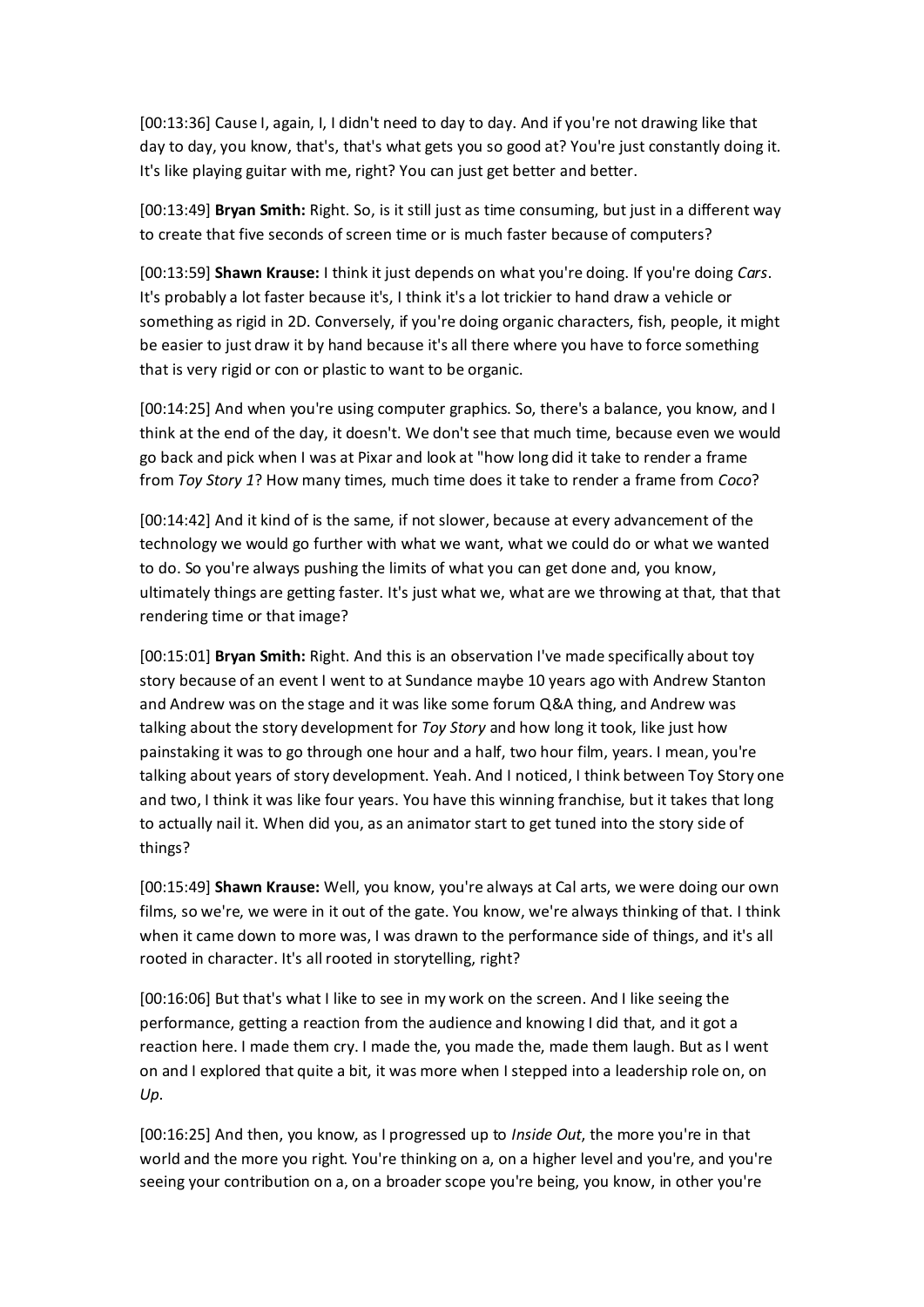invited to other meetings, you start to then become interested in other things and other aspects of filmmaking.

[00:16:46] And so I really started to be a lot more curious about that to the point where, you know, I'd asked to be, you know, involved with story a bit more. And so I got a little bit of a chance to kind of. You know, getting the story room a little bit and, and see what that's about and, and try my hand at that before I left.

[00:17:02] So it was, it was later definitely. It was midway through my career, I guess you'd say like on *Up*, I started to be more nearing that way.

[00:17:10] **Bryan Smith:** Yeah, *Up* for me, I think was a turning point in animation in terms of like, well, I mean, *Toy Story*, I think was a turning point from the standpoint of a parent who attends the film to please their child and then is surprised by how moving the film was, and it's like, actually, this is an adult film, just as much as a kid film. But *Up* seems like it really was a game changer. In terms of like just raising the bar for how incredible a story can be and how you've got you're looking around the theater and there's like adults just like trying to hold back their tears and, you know, it just taps into so, so much nostalgia and so much about, you know, the existential crisis and you know, how short our lives are.

[00:17:57] But at the time that you were working on that film, did you realize that it was going to be a game changer in animation?

[00:18:07] **Shawn Krause:** No, I mean, I didn't, I guess it was such a string of films that had already done that a bit like *Toy Story 2*, even, you know, like they're asking these questions about, on one level, but they have this dual meaning to them that that's always been kind of in the mix.

[00:18:23] So, you know, that was just, I think just a wonderful experience. It's so many great things happen. It was such a great time, you know, for all of us working with your best friends there. So, it was just fun to see it happen. And I think that was the whole time that I was at Pixar because every film was just a joy to be involved with and the bravery and the luxury of being able to take those risks for these, the directors and writers, when they were doing these things, to be able to be around and be a part of that and to contribute to those, to those things was just a real honor and, and fun. Just so much fun.

[00:18:59] **Bryan Smith:** Did you ever think as an animator that you would be working on films that would be nominated for academy awards when you first started your career?

[00:19:07] **Shawn Krause:** No, I was thinking about the other day, because you know, we were talking about doing this and it was like, all I wanted to do is this, I love growing up with Warner brothers cartoons and Disney cartoons, and I thought that's so much fun, and I always gravitate towards drawing. I was gravitated towards, you know, that kind of thing. And so I just, when I came out, I thought I'll be lucky to get a job, but I'll be happy. You know, when I moved out to land at a place and have *Toy Story*, be the first film that I got to work on them was just mind blowing and, So, no, I did not. And that was never in, in the, in my back of my head at all.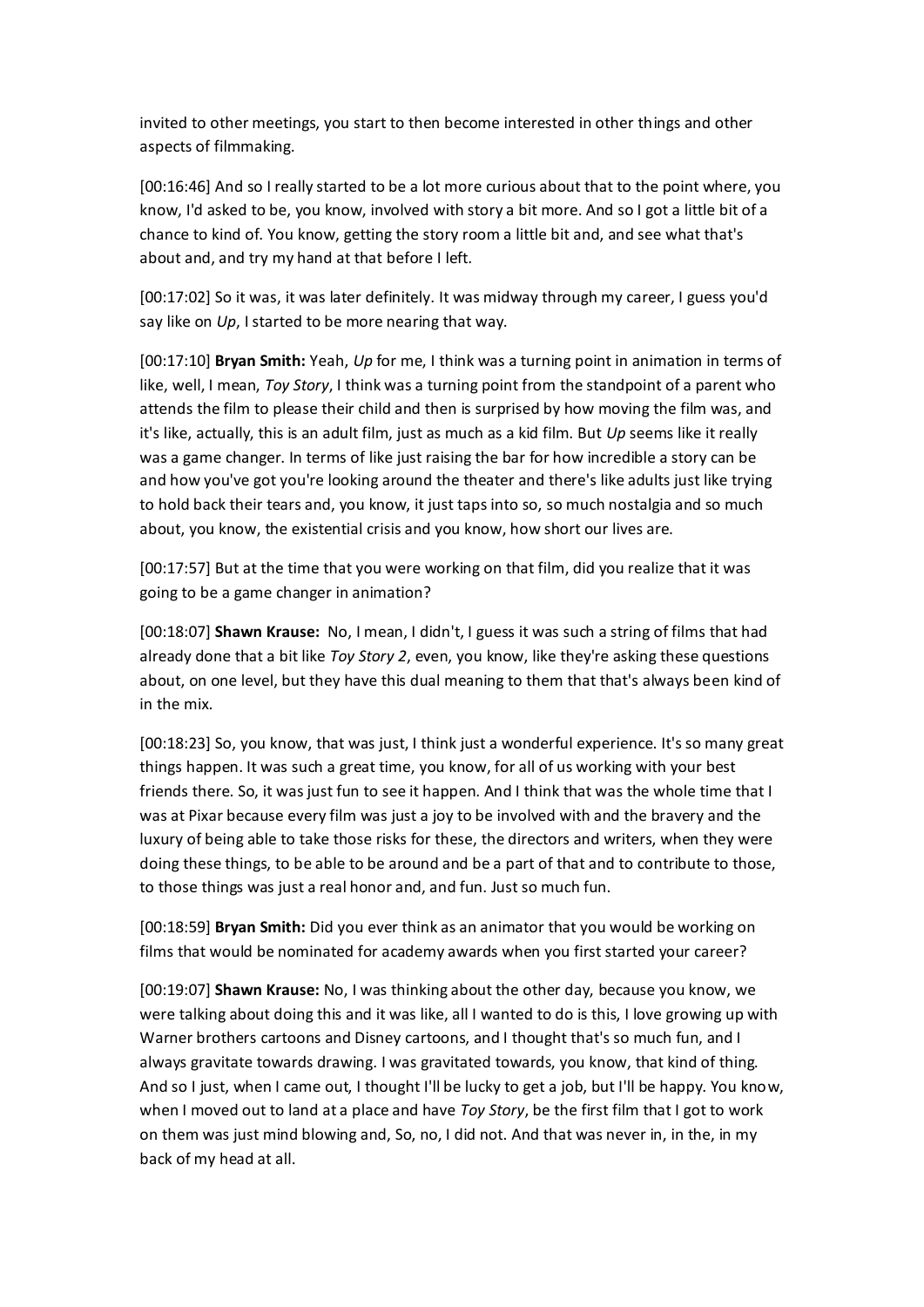[00:19:43] **Bryan Smith:** I see. That *Up* was to show it Cannes. And did you go to Cannes or w what was that?

[00:19:50] **Shawn Krause:** No, I didn't, I did not go, but it was wonderful. That was a big, that was a cool thing. Cause I think it was one of the first animated films that I know of to be there. And, and to be in that held in that regard, you know?

[00:20:03] And so I was just so happy for, for Pete Doctor and Jonas, especially because I, you know, Pete Doctor. Someone I met at Cal arts and, when we came to the Producer show, but, but Jonas, I had known Jonas when he started there, he was a producer. And we became friends like the first year and it was just fun to see him rise through the ranks.

[00:20:23] He's such a, a great person, and such a talented person and just so happy. Cause they're such good people too. And, and so that was that again, all these kinds of firsts or big, big things happen with each success of film, it was, it was just a real fun ride.

[00:20:40] **Bryan Smith:** And *Inside Out* when you were working on inside out, what were the challenges that you faced as an animator dealing with taking concepts that had never been animated before and putting them into visual form like emotions?

[00:20:56] **Shawn Krause:** It was more like, how are we the differentiate between the, the humans and then the mind characters and, you know, ultimately, we, we went to a more pushed, you know, cartoon style of, of the mind characters, but, yeah, it was this kind of test of the waters, of what can we do? What do we need to see with the effects? What do we need to see with the performance? Trying to dip our toe into making them move and react in a way that's visceral and relatable. And I think that one of the big challenges was every character from the mind characters were so distinctively different. They required a lot of work for the animation team to pose those to character, because it was a very graphic style going back to like the "how do we lean on that way of animating?" You know, Fear? His eyeballs were every time he turned his head, you had to move his eyeballs. Every time Joy turned her head, you had to move her tuft of hair on there. And one of the things we did, we took a nod from the beautiful work that, Lynchian everyone had done on *Tangled* that at, at Disney and just in awe of the appeal that they got out of those characters.

[00:22:07] So, it was our understanding that Glen Keane had drawn over a lot of the animators works to help people push it. And again, to find that balance between traditional and 3D. So Tony was at the studio. And so, we asked him to do that for us. And Tony has such a humble way of approaching this and working with the animators.

[00:22:30] So, people would send work to him, and he would kind of offer suggestions with a really make this bigger question, mark. He was very, very, collaborative and gracious and humble. And it really worked well for everyone because. It upped everyone's game. And that collaboration between what we did and what he could bring to the table was that was another element of what we did.

[00:22:57] And we use that on subsequent, every subsequent film. Now I believe, I think *Soul* even had two people doing it to help out. And so it's a great role that just, it's a nice balance between those, those skillsets.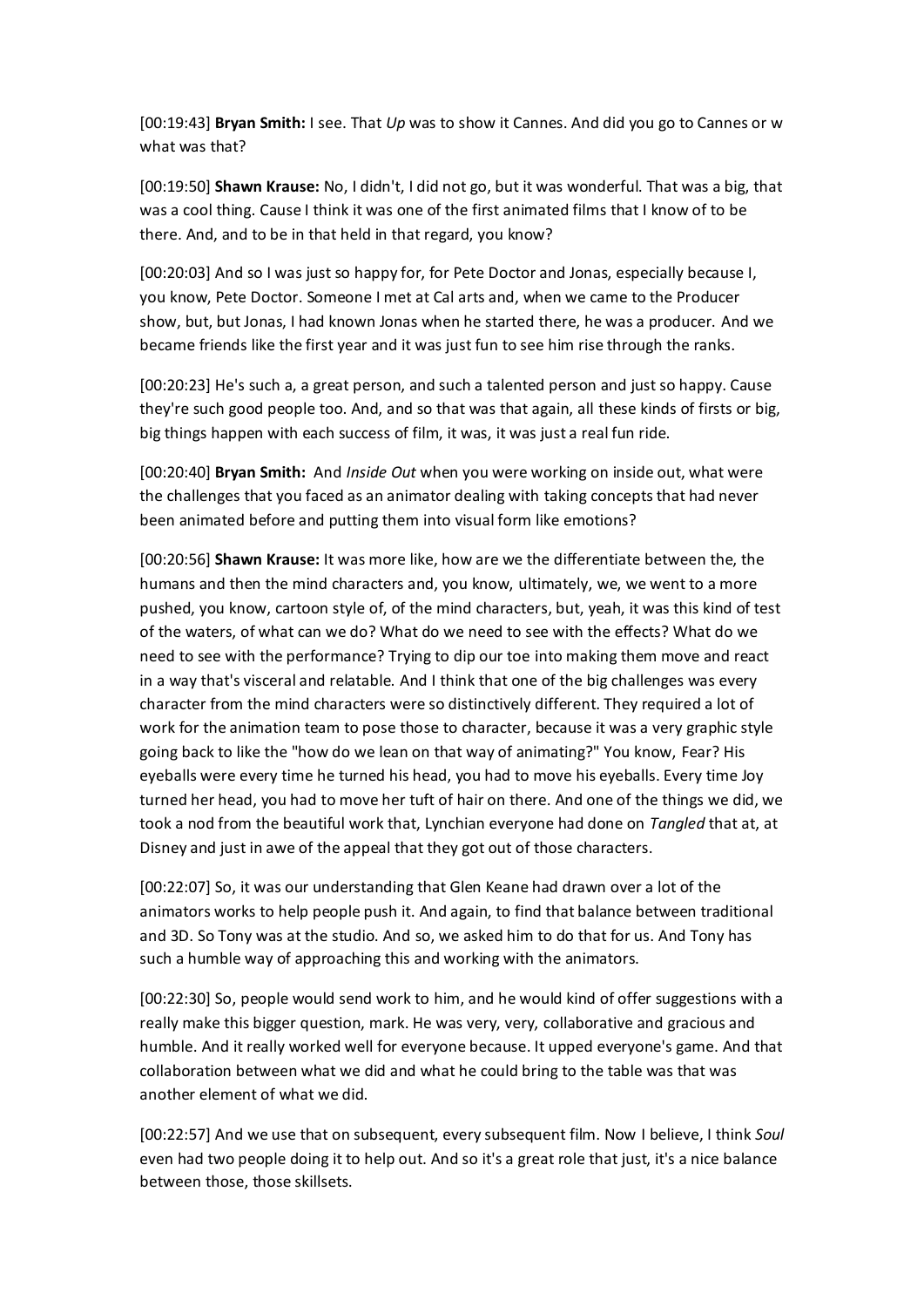[00:23:12] **Bryan Smith:** As you may have noticed there are great resources and advice mentioned in all our episodes. And for many of them, we actually collect all of these resources for you in one easy place. Our newsletter, you can go to dreampathpod.com/newsletter to join. It's not fancy, just an email about each week's episode, featured artists and resources to help you on your journey. Now back to the interview.

[00:23:37] What kind of conversations do you have with the producers and the directors about how much to make the characters look like the voice actors? Because I noticed like in *Toy Story*, I can kind of see Tom Hanks in there. And I don't know if that's just, you know, maybe it's just me and I'm imposing that or projecting that onto the character.

[00:23:57] And then, you know, other characters, obviously like a Buzz Lightyear year with Tim Allen. I mean, I dunno, it's less Tim Alan-y in terms of the visual, but what kinds of decisions are being made and why on those issues?

[00:24:10] **Shawn Krause:** Well, I think it's mostly comes to the animator, so I don't think, well, that's never been a goal of what we've done. We never really tried to do that. Occasionally, I think maybe when Phyllis Diller was doing was it was on *A Bug's Life* they might've added some flowers to her, had to do inspired by Phyllis Diller's hair. Occasionally, you know, things will come up. I think a lot, all the time, at, at Pixar they'll record the voice talent.

[00:24:37] And so some animators like to do their own reference. Some animators do thumbnail only. Sometimes they look at the voice actors doing the performance and just try to pull inspiration and ideas from anywhere you can. So, yeah. Maybe, you know, sometimes people will pull something from a performance, so it could look like Tom Hanks, or it, you know, or Tina Fey or somebody, but it's never the goal.

[00:25:01] It's never the ideas to do it that way. I, you know, I think other studios might have done that more than we did, but it, you know, what was funny to me was that I remember when people would talk about like, when people were drawing. And doing 2D animation, you had a mirror, you'd look at it and you draw the character, and it would start to look like the animator occasionally, because you're looking at the way your brows furrow, you're looking at the way you would smell your mouth.

[00:25:26] So I think those things would be reflected in a drawing and it felt weird that that would happen in 3D, but it would, it would happen with us too, because someone might talk. And do a performance and do their head this way. And it would show up and you get those movements, and you could put, oh, that animator.

[00:25:44] I know that that's like how they would do it. So those elements would creep into what we're doing as well. So, I guess it's just natural because you're looking at yourself through these things.

[00:25:54] **Bryan Smith:** Is this like a wives tale or is this true that sometimes animators will slip things into animated films that are kind of like hidden things that are kind of inside jokes or things that you wouldn't pick up on consciously.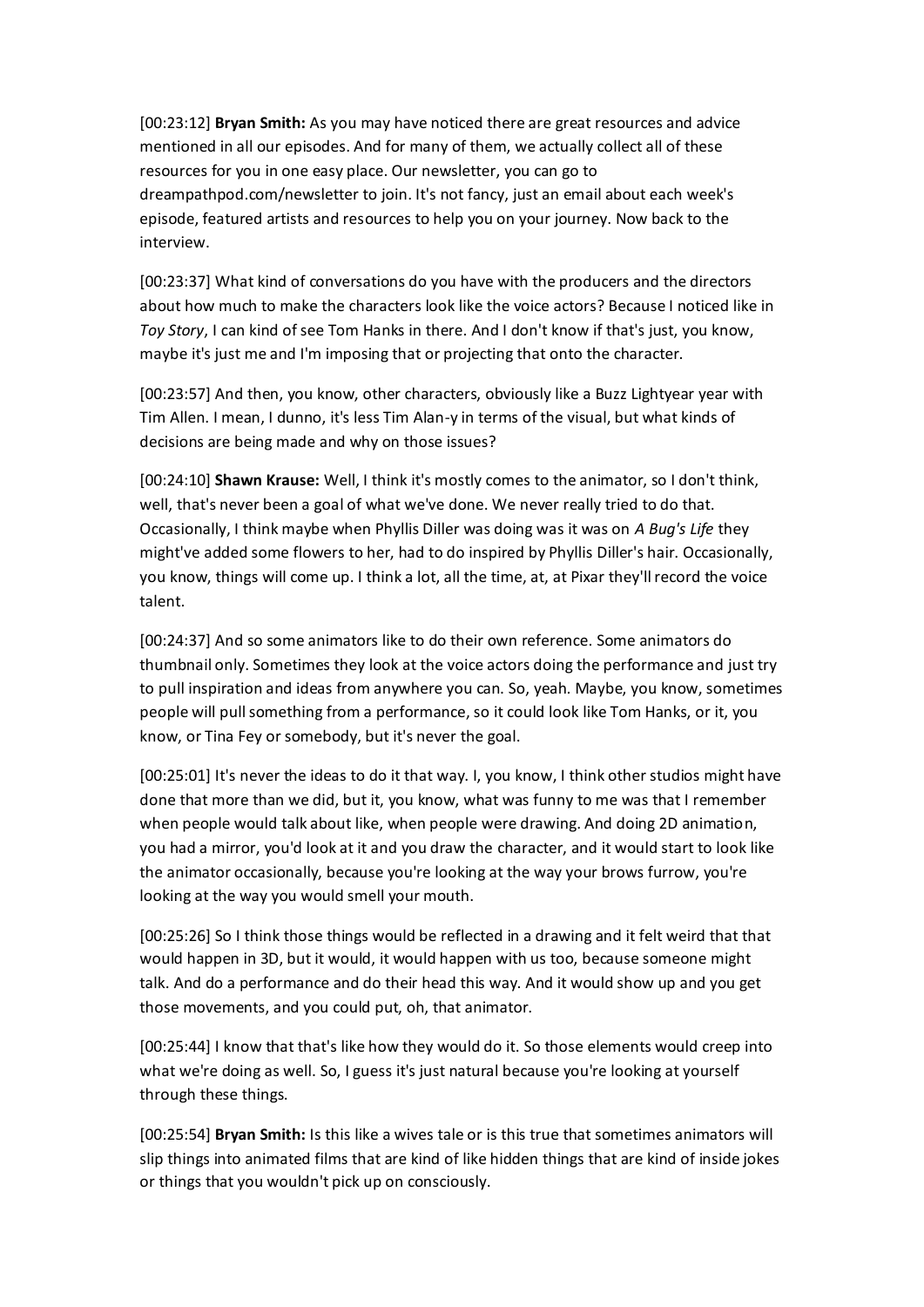[00:26:08] **Shawn Krause:** Yeah, I think for years, you know, going way, way back, you, you hear stories and you'd see things from other Disney films or Warner brothers days, you know, signs or characters with people that they knew. And certainly, in articles it's well known. I mean, it's throughout every film there's. You know, there's, like, maybe I think there was maybe a doll in the girls room and *Up* when the balloons go up, that was the next movie.

[00:26:30] And this movie has a car from this movie and it, you know, it's a toy, you know, so there's all these ways. We were kind of hinting at things. There's the, the number of the Cal arts school classroom. That's an all films. And so there's all kinds of those kind of inside jokes, you know, on, And *Incredibles*, you know, there at the beginning when Mr. Incredible was going through the streets, that's, I believe that's all downtown and Emeryville where Pixar is the streets he's going through. So, there's lots of little nods and winks to, oh, here's one in *Inside Out*. I remember they had a, my dad's a locksmith has, has a, a shop in St. Louis and she runs up, well, one of the first sequences we did, she runs up to a door to open the door.

[00:27:10] And I was like, oh, I wonder if on that lock, you could put, you know, the little, the graphic or the name of my dad's shop on there, because it'd be kind of like I gave him a business card just to kind of say, this is, you know, this is what it is. And I totally forgot about it. And like six months later, someone cuts comes up and says, Boy, who did you pay to get your name everywhere?

[00:27:29] And I said, what do you mean? And they said, well, we went to assess review, and then your dad's shop's everywhere. My dad's shop logo in the window and you'll see it on when, Riley and her mom are walking up the street, talking about getting pizza and then even better at the end when you're going into the minds of characters and this the cat moment.

[00:27:49] **Bryan Smith:** Yeah.

[00:27:50] **Shawn Krause:** It has my dad's logo, and it hasn't changed. It's the logo. So, people will go into the key shop in St. Louis and ask, how did your name get in there? So, it was kind of fun. So, that is one that it was nice to kind of be surprised that it would be that out there, you know?

[00:28:05] **Bryan Smith:** That's great. Yeah. Yeah. So, tell us about *Soul*. I watched it recently. I watched it with my kids, and it was just incredible. I mean, you just know you're watching something really special and *Inside Out* is the same way, a completely different world that's created. And these fantastical elements that all come together in this really incredible way to tell us about working on that project.

[00:28:27] **Shawn Krause:** Well, in that one, I was kind of bounced around a little bit. I, you know, I, I have an animation credit. I did a little bit of animation in one shot in that film. I did more of the promo directing of the promotional work, 'cause I was trying to stretch outside of what I do. And I was lucky enough to kind of shadow inside the storeroom a little bit and kind of just be a fly on the wall and see if I can learn something in there.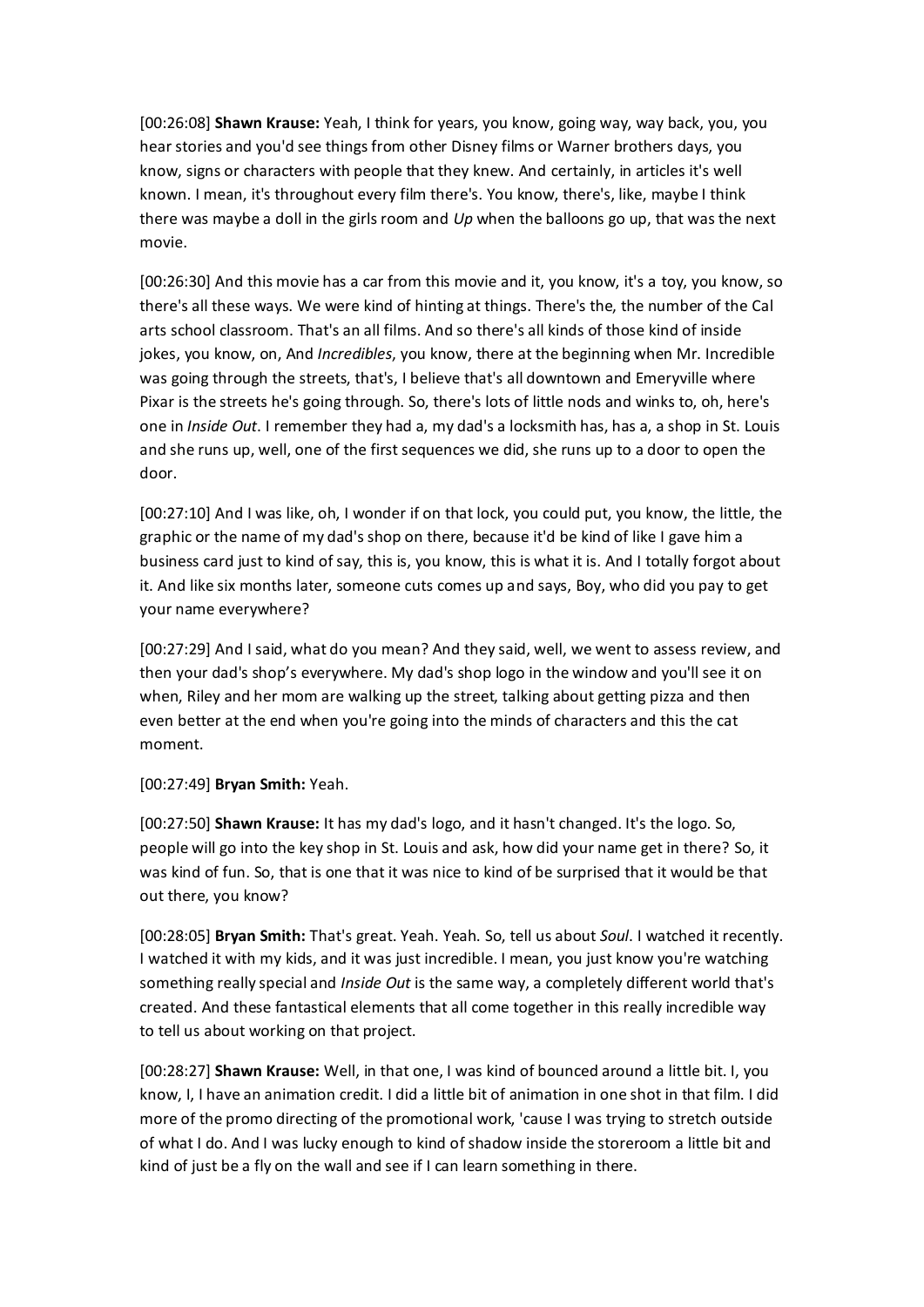[00:28:48] So, you know, I think what I could speak to in that is more about just watching the way, you know, Pete Doctor and the story team come up with this and try to form this world and the conversations in the wild, what can you use? You know, cause there's so many ways of looking at things and how do you, what does death look like?

[00:29:10] Where are you going? Where are you going? What does that look like? Is that, is that unsettling? So, it's a lot, like *Inside Out* where it's sort of like, what does emotional worlds look like? What would her islands look like? And so, it's all these really big ideas. And I think the challenge comes down to how do you make it relatable? How do you make it, you know, fun, digestible, engaging, emotional, all those things?

[00:29:34] **Bryan Smith:** They're not too abstract either.

[00:29:36] **Shawn Krause:** Yeah. Yeah. And give it stakes, you know, like one of things we talked about, again, going back to the *Inside Out* was just when we're treating the characters in a really cartoony way, if you start to have them zip around like Bugs Bunny and have no consequences to how they act physically, then you're not going to have the same connection of danger when you, they get in perilous situations.

[00:29:57] So, it just one of the nice things that Pixar gets to do, and I'm sure they did it on *Soul* a lot. Was that. You keep changing things to you, get it right. You keep changing things until they work. It's not like, okay, here's a script done. Just lets us make that, you know, so, you know, Kevin Knowlton, the editor has a big part in that.

[00:30:16] He had a big part in and *Inside Out* and other films we've done. And he and Pete worked very closely together. You know, animation, story, everyone. It's a such a collaborative process. So, it's just, it's a real exploration that we're doing together.

[00:30:30] **Bryan Smith:** What does the team look like on a movie like *Soul* in terms of how many people are there, how many different departments? And, I just have no concept of what an operation looks like at Pixar for producing a film like *Soul*.

[00:30:44] **Shawn Krause:** I would say, you know, when we started on toy story, the, the animation team was about 25 people ballooned up to maybe 30. You get to the, you know, the era of *Soul*, you're over a hundred animators, over 110 animators or so, you know, working on these things that the, the dailies get to be two hours or three, you know, two hour daily is not half an hour, hour long dailies.

[00:31:05] **Bryan Smith:** What are dailies?

[00:31:06] **Shawn Krause:** Oh, sorry. Okay. Dailies are, but okay. Well, when you were showing shots in animation, one of the nice things, and again, I think it was adopted from the Disney way of doing things. Was. You would get into a, you go into the room and the animators would send their work to the main computer there and the director's there and you sit there with the director, and one of the unique things about Pixar is that you show your shot to the room, and you talk directly to the director and try to present your ideas. But what we're trying to do, you don't have to go through other leadership roles before you get to the director. That's something that we've done since *Toy Story*. And that was a very, it's a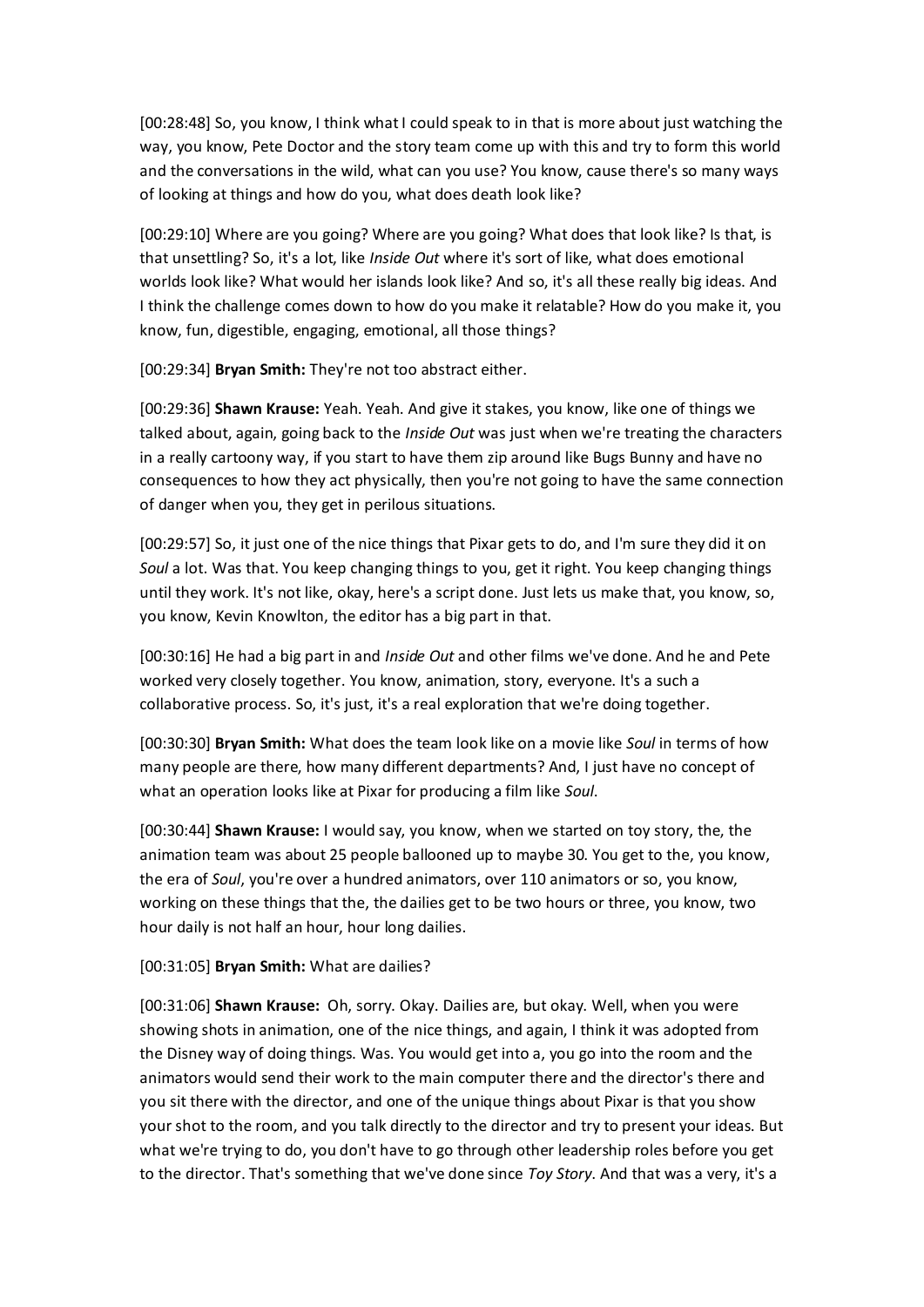very rewarding way of working as an animator because you really get to show what you want to do. If someone's not telling you don't do that. And it, you know, for better or worse, because certainly when you show your work on the screen, there's days it gets a big reaction, right.

[00:32:01] Or other people kind of, you know, ah, debate this, you don't want no reaction. So, yeah. Well, I guess that didn't work, you know, so, so it's, it's sweet. So, what we do is after the animators are given their, their work that would go to their offices, put it together, probably talk, you know, shoot reference, talk to fellow animators and get something there.

[00:32:24] The ready to show, and then you show it to the, to the director. And we would have, we have dailies every day, 9:00 AM when we get into the thick of production. And it's how you vet performances is how you look at it together. You look at all the shots and the content sequence to make sure things are playing well together, and that, you know, you're looking and so that, you don't do something and then you watch it with other work around it and like, oh, that totally doesn't work. As everything's going on 11 and really huge. We have, we have to have a nice flow to this are things hooking up in continuity from shot to shot.

[00:32:58] So yeah, dailies is something that we do every day with the director and we all kind of get to learn from each other, inspire, you know, and, and, and poke it things. And what's the best way to do this.

[00:33:10] **Bryan Smith:** Going back in time, a little bit here to your college days, you came from Missouri, you got an MFA, right?

[00:33:17] **Shawn Krause:** Yes.

[00:33:18] **Bryan Smith:** Did you also get another degree that I see that it was a non-art related degree?

[00:33:24] **Shawn Krause:** Oh, I, well I had a masters and a degree in, master's, a bachelor's degree in a fine art drawing and painting and then a minor in art.

[00:33:34] **Bryan Smith:** Okay. And so, and then you came out to Cal arts. And how long were you there? About a year?

[00:33:40] **Shawn Krause:** Uh, yeah, just one year to Cal arts. Yeah.

[00:33:43] **Bryan Smith:** How important was your bachelor's degree in terms of your formation as an artist and as a craftsman versus the Cal arts piece. And can someone get into this industry today without either of those components, in your opinion?

[00:34:00] **Shawn Krause:** Yeah, I think it just, I think it comes down to just talent, you don't have to have all that stuff. I mean, there's, there's lots of people that I've seen in men over the years that they're just naturally brilliant artists. They have some envious, enviable ease with creation or what they do, or they pick this up and they just do that. And I'm like, what? I don't know. I just tried that. So it happens, you know? So-

[00:34:24] **Bryan Smith:** I hate those people.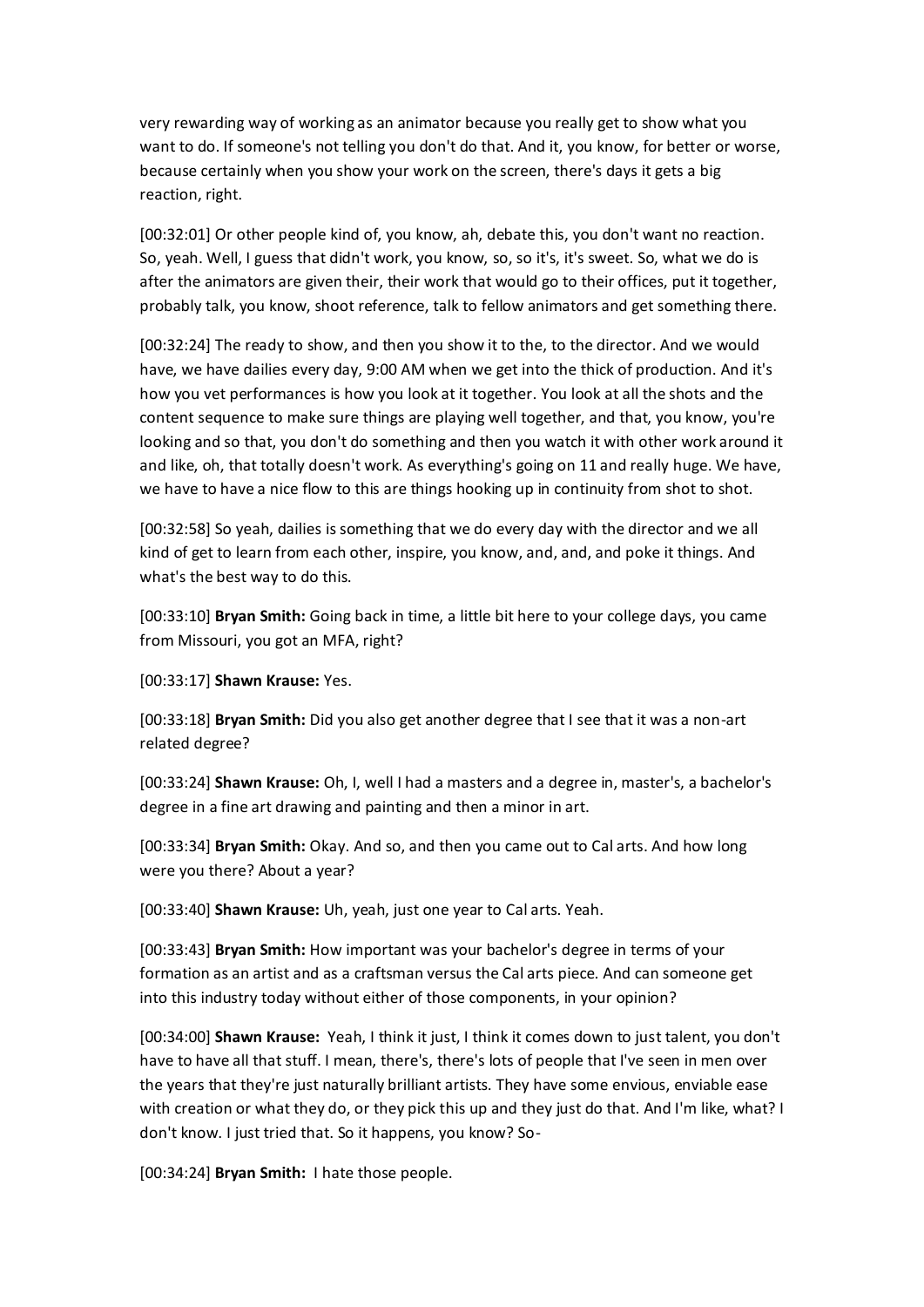[00:34:28] **Shawn Krause:** Yeah. It can be frustrating and, you know, but yeah, there's people who just fall into it and they just are good at so many things that you have a natural ability. And so. You know, for me, I think it was great because I'd always been interested.

[00:34:40] I didn't know really what I wanted to do. I mean, when I was going to get my bachelor's degree, I think it was, yeah, it was probably before Disney kind of had their second, their resurgence with the *Little Mermaid* and all that stuff that really brought animation to the forefront of popularity. Again. So, you know, I had, I didn't know when I was going to do so, but I always loved film and I loved fine art and my parents were always big lovers of things like that.

[00:35:10] So, I think that because they were into it, I was inspired to do things like that. I. Would draw all the time. And so, what was nice about it was that it opened my eyes to so many things in the art world. It gave me a lot of life drawing, experience. 'Cause I think the hard part going to Cal arts and the w where I had a leg up a little bit was that I was a little bit older.

[00:35:32] So, I had a little less, I knew I wanted to be there. I wasn't hemming and hawing. And that when you're at Cal arts, there's so many things you have to learn when you're there. I mean, Learning animation itself could be all you do, but they had design classes. Then you have story classes and then, and then you have life drawing classes.

[00:35:50] So, to get all those, the character design classes to get all those strengths up at the same time is a pretty big task. You kind of want to fall into the camp that you're really interested in. So, the fact that I could come to the table with, with a lot of life drawing experience, held my venture into drawing animation. I wasn't just learning it right then, you know, so yeah.

[00:36:13] **Bryan Smith:** So, what inspired you to go in a completely different direction and leave Pixar for Spire?

[00:36:20] **Shawn Krause:** I think like most people, you know, who, who who've been around 25, 26 years, you're looking for opportunity. I mean, Pixar is a wonderful, fantastic, amazing place, but it's it, you know, it can get easy to kind of settle into, okay I do this really well, you know, but as you go on you suddenly kind of underneath the surface, something's going okay. I'm feeling you don't recognize it. It's I guess they call it mindfulness. Now, you know, being full of like, why am I feeling less thrilled about this? I still love it, but it's, being drawn to story and I'm bringing drawn to filmmaking, being drawn to music.

[00:36:56] Literally, I started getting into music after so long that I started to kind of reach out to other ways and, and, and so when you're at a place that long and a place that big, you know, there's a lot stuff, things going on, it's very hard to fall back into that scrappy time of, of, you know, the *Toy Story* or *Bugs Life* at the beginning when it's all hands on deck and Hey, you can draw some stuff here. I will take it over here and do this. So, the opportunity to get back into that mental place. The opportunity to kind of take some risk on was exciting that the Unreal Engine and using computer engines to maybe take what we do to the next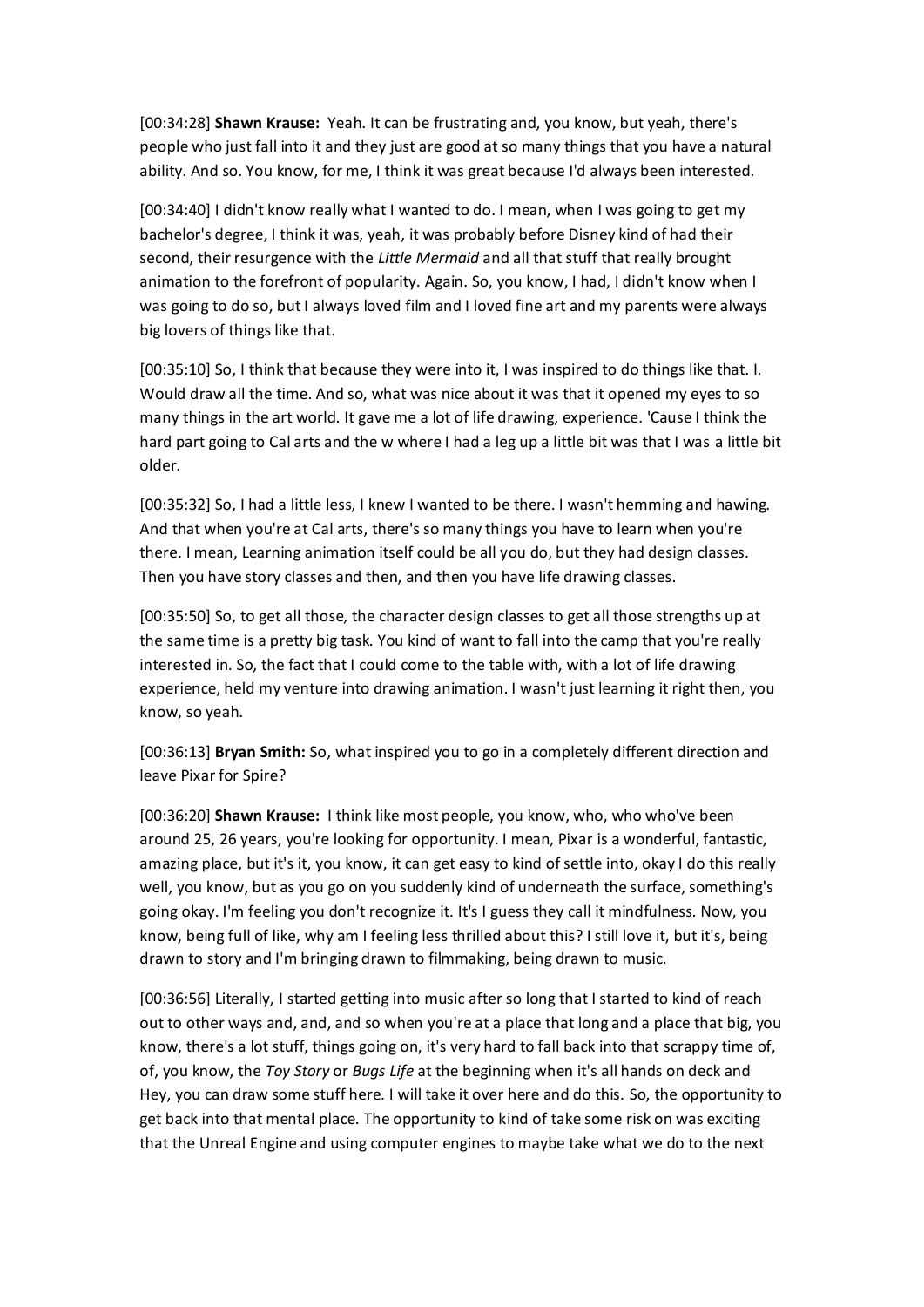level, right? You know, was exciting to kind of, to know, even a couple of years ago, Andrew Coates who had done *Borrowed Time* was very interested in what, what was going on.

[00:37:47] And it's advanced quite a bit since then even. But I think it was, yeah, just opportunity talking to Brad. The idea that I could get out of animation is it's really hard to get out of the animation department, you can get, you get to the top of animation. You get to the top of the story department.

[00:38:02] What's next? You know, and it's like producing, directing, you know, the leadership. Those are the kinds of ways you can go with it. So, the idea that we could go and, and, maybe grow out of those, those areas was really exciting. And Brad Lewis is fantastic, and he was like, come in, what do you want to do?

[00:38:20] You know? So, I think it was time just felt like it was time as well. Like you get, you get to a place, you, you contribute, you learn some things. And then you kind of, you go, "okay, where else can I help? What else? Where else can I come well and learn from other people and, and shake it up?" Because a lot of times I find a Pixar to a lot of great ideas were coming from people who were coming from other places now and saying, "Hey, I worked at this place. We might try this.

[00:38:45] I worked over here. And, and I was always blown away with people the past, like 10 years, who would. Who would say, oh, I rerigged that character. Oh, I, I took it. I, I brought it out of your Presto and put it in Maya and did this and it brought it back in and I'm like, how do you even know how to do that? Because you just get kind of like comfortable with what you know. So, it was a real exciting opportunity to, to make that change.

[00:39:08] **Bryan Smith:** Yeah. And the way I'm envisioning this, it's like you're working for Facebook or Google for 25, 30 years. And then it's like, okay, I'm going to jump ship and do something a little riskier and a little more bold and possibly more personally fulfilling, like, you know, working for a startup. And I don't know if this is a startup or not Spire, but certainly a smaller operation than Pixar, huh?

[00:39:31] **Shawn Krause:** Yeah, and it definitely isn't like a startup. We feel, 'cause we were building the pipeline. We're figuring things out. We're starting fresh, all the nice, you know, things that you had, you know, you think, okay, we're not going to have this, this, this will be here. Oh, we don't have that older guy. We don't have this. So you're like, we're really getting everything together, but everyone's really excited and enthusiastic about it. And yeah, it's a, it's a really fun, fun time right now.

[00:39:59] **Bryan Smith:** So, what kind of projects are you excited about right now? I saw something about on your Twitter feed, about *Trouble* with Danny McBride.

[00:40:05] **Shawn Krause:** Yeah, we are extremely excited about that. I mean, I mean, it's a universal situation, right? I mean, who hasn't been in trouble, you know? And so when Brad kind of pitched it as a, okay, we've all been in trouble, we've all done things we shouldn't have, you know, but what if getting in trouble wasn't just getting in trouble, it was an actual place? I was like, oh, okay. And so, your mind just starts racing about what is that place? And then when he said, you know, Danny McBride was on it, I mean, I'm a huge Danny McBride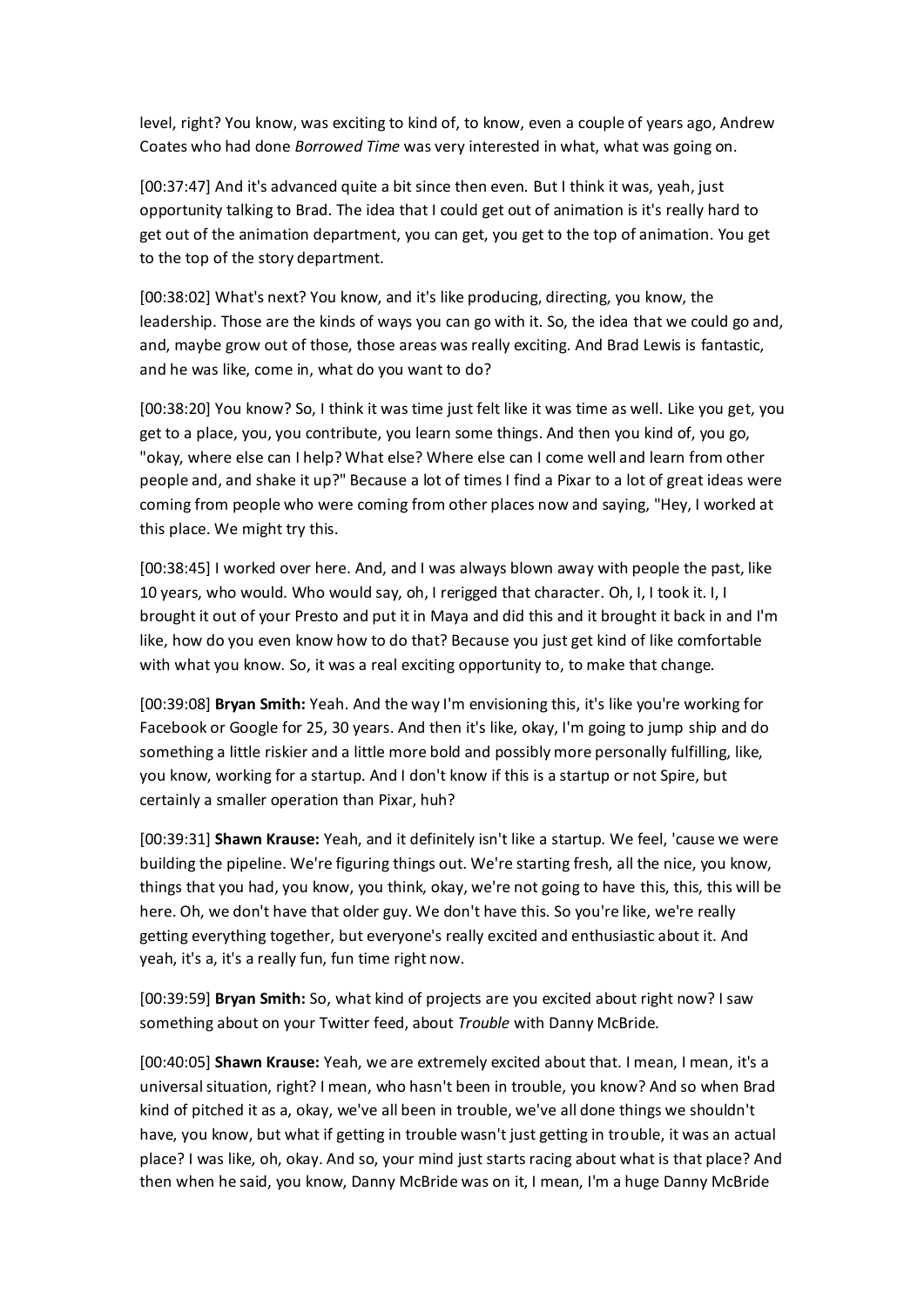fan and his writers, you know, Kevin Barnett and Chris Pappas are, I've met them, in a few meetings as we've gone along.

[00:40:45] And they're just brilliant, hilarious people and writers. And so it's, it just feels like. This could be something. One of the, one of the great things is that we don't have an identity as a studio, yet we don't have a way we have to approach things. We don't have a certain sort of way of telling stories that you can fall into after a certain amount of time.

[00:41:06] So, the idea that we could take this to places that we're not tethered by, you know, our own limitations, maybe, you know, it is exciting to see where that. So, yeah, I mean, and you know, and the little bit I've, I've briefly met, you know, you know, Danny McBride in meetings and just to see how brilliant he is as a story mind and how funny he is and how he's just, it's inspiring to be in the room with him, you know, zoom room.

[00:41:37] **Bryan Smith:** Yeah. Yeah, it's interesting that there are certain comics or comedic actors who. Okay. They're known for being funny, but I think to be that funny, you have to be vulnerable. Like you have to be ready to be the buffoon and have everybody see how flawed you are and that's part of their magic. But I think also that translates really well into connecting to people on an emotional level.

[00:42:04] That's why I think comedians like Bill Murray are so great in dramas, you know, lost in translation. And I think Danny McBride has that. There's something about Danny, that's really special in that way. Kind of a Bill Murray or Jack Black. He can make you cry with laughter with raising one eyebrow, that type of charisma.

[00:42:22] **Shawn Krause:** Well, and it takes some pretty, pretty amazingly flawed characters who do some crazy despicable things you'd say, and some make some terrible, terrible choices. And you're still rooting for them that you still like them. Yeah. Right. That's phenomenal in itself. Like that's quite a feat to pull off, so yeah.

[00:42:43] **Bryan Smith:** Yeah. Who can ever imagine the rooting for the eastbound and down character, but I was, I think we all were.

[00:42:52] **Shawn Krause:** Yeah.

[00:42:53] **Bryan Smith:** Yeah. Well, Sean, it's been a real pleasure talking to you. I see you're on social media on Instagram and Twitter. And your handle on those channels is Krause Shawn, right? K R a U S E underscore. Shawn, any other places online where people can reach out to you and ask questions and connect with you?

[00:43:16] **Shawn Krause:** Uh, on LinkedIn. And so that's about it, you know?

[00:43:20] **Bryan Smith:** Okay. Yeah. Well, I really appreciate you sharing your story with me.

[00:43:24] **Shawn Krause:** I appreciate you reaching out and connecting. It's been really nice.

[00:43:28] **Bryan Smith:** Hey, thank you for listening and I hope you enjoy today's episode.